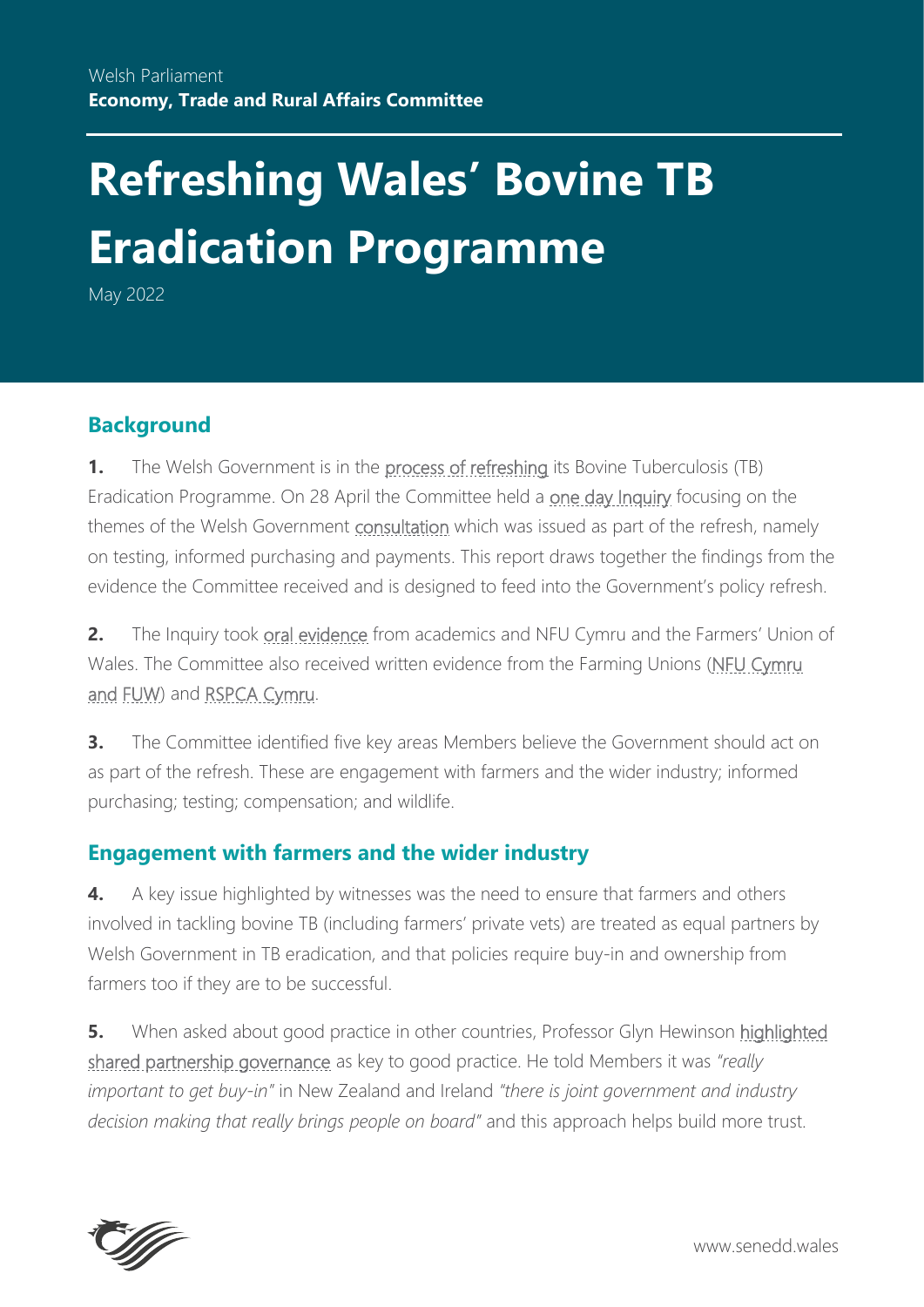**6.** When asked about international best practice, Roger Lewis (NFU Cymru) also highlighted a [joint approach to governance.](https://record.assembly.wales/Committee/12807#C421154) He told Members *"Governance would be something that some countries have probably gone down the road of, this far more joint approach between the industry and Government, and possibly more responsibility being passed on to the industry."*  However he caveated this saying that in those other countries famers had the ability to control all issues surrounding the disease including wildlife.

**7.** Professor James Wood explained that empowering farmers and the wider industry would be key to ensuring the policy is successful:

> *"I think that there is good evidence from countries like New Zealand, but actually also Australia as well to an extent, that having empowered farmers and their veterinary advisers is very good for disease control. Farmers are quite good at disease control when they think they're in control, and they haven't felt like this for a long time with bovine TB. Anything that you can do to make farmers think that this is part of their responsibilities for farming, rather than being something that resides with Government or Government agencies, has to be a good thing."*

**8.** Professor Wood highlighted that this would be hard to achieve but that *"we need to think very carefully about any measure that we introduce and the impact that it might have on empowerment of farmers."*

**9.** Members strongly support these calls for greater engagement with farmers and the industry. The Committee believes that co-production and ensuring farmers feel they share responsibility with Welsh Government for developing and implementing policy will be vital to support efforts to eradicate bovine TB.

**10.** Members heard evidence that the TB Advisory Service in England is working very well. Dr Gareth Enticott, from Cardiff University, [told Members it has](https://record.assembly.wales/Committee/12807) *"clear leaders to it, who are out there in the community spreading a message and working with farmers"* and that the Welsh equivalent did not have the same visibility. Roger Lewis from NFU Cymru [said the service](https://record.assembly.wales/Committee/12807#C421153) was very well respected and offers *"valuable advice to farmers on ways they can perhaps mitigate the chance of this disease becoming embedded within their herd. So, something like that would be very valuable.".*

**Recommendation 1.** Welsh Government should follow a co-production route when developing policy around bovine TB eradication.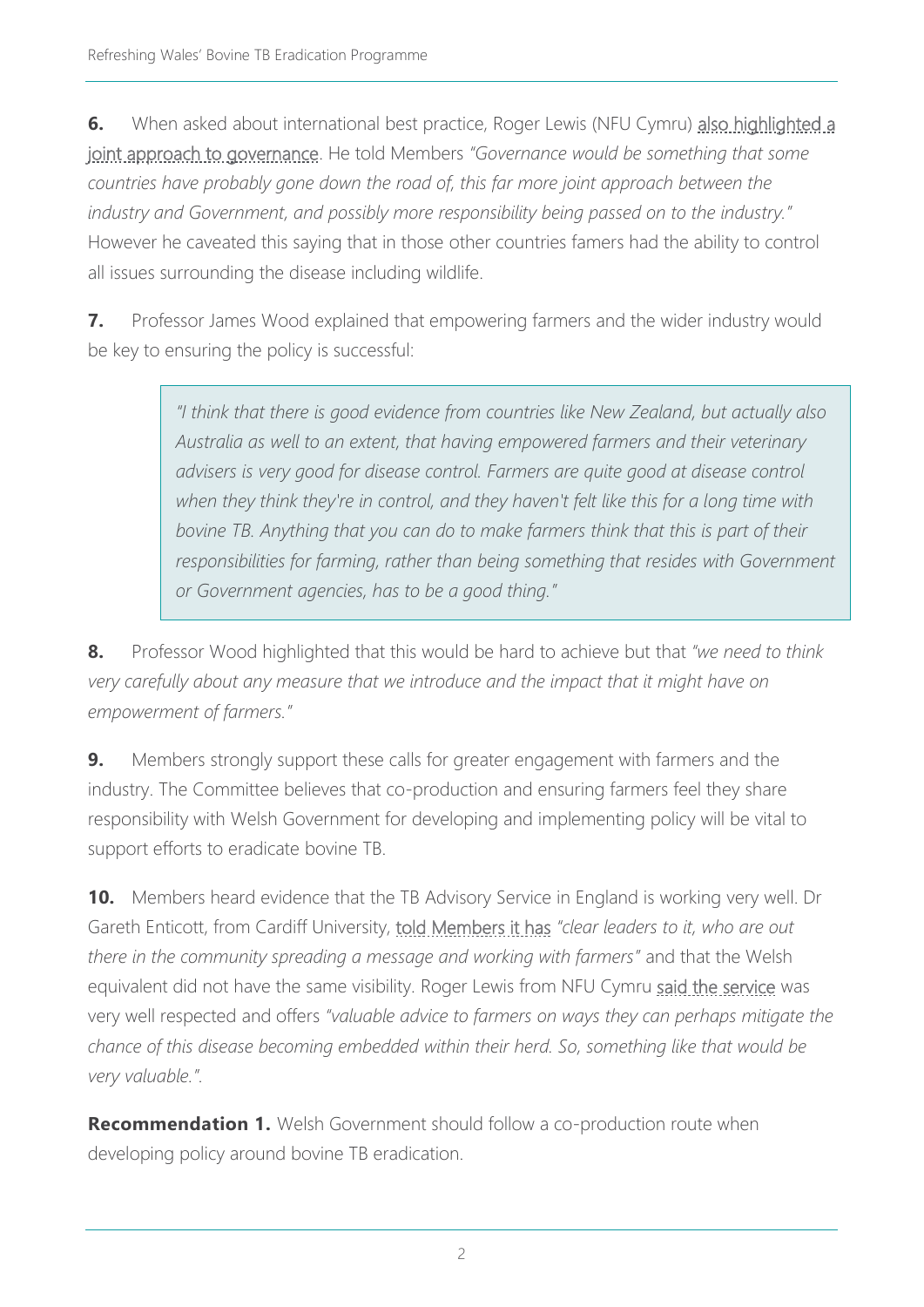**Recommendation 2.** The Welsh Government must treat farmers and the wider industry as equal partners in policy development and ensure farmers feel empowered by the refreshed eradication plan and responsible for its success.

**Recommendation 3.** The Welsh Government should engage with the Governments of New Zealand and Ireland in order to learn lessons from their success with engagement of farmers and the wider industry.

**Recommendation 4.** The Welsh Government should engage with DEFRA so that it can learn lessons from and replicate the success of the TB Advisory Service in England.

# **Informed purchasing**

**11.** There is currently a voluntary approach to [informed purchasing](https://gov.wales/bovine-tb-eradication-programme-frequently-asked-questions) in Wales - farmers are encouraged to make their herd's testing history available at the point of sale to allow assessment of TB risk level. However, this is not mandated. In [November 2019 the Minister said](https://record.assembly.wales/Committee/5704) officials had started working with DEFRA on a mandatory informed purchasing system.

**12.** Dr Gareth Enticott explained that the question as to whether informed purchasing should be made mandatory was a complex one, but overall advocated a system where the information is made available to all. He [told Members:](https://record.assembly.wales/Committee/12807#C421023)

> *"There are two assumptions to the question: one, does it make a difference; and two, the mandatory aspect, does that create any harms? I think, in relation to the mandatory side of things, people will talk about, 'As soon as you do this, you create a two-tier market.' I think that already exists anyway, and farmers are operating on rumour, hearsay, local knowledge, whatever it is, in order to make their decisions. So, I don't believe that that is actually a barrier. And in fact a more equitable, fairer system would be to make that information available to everybody, so that everybody is in the*  same boat and some people don't have special access to some knowledge that other *people don't."*

#### **13.** Professor James Wood [told the Committee:](https://record.assembly.wales/Committee/12807#C421014)

*"I think it's very important that it's not just at markets, but that the information is also available at point of purchase when private sales are being conducted, given how important private sales are in particular for local movement, and given that we know how important local movement is in the transmission of bovine TB between farms*  locally. I think making it mandatory does not mean that anyone is going to use it, and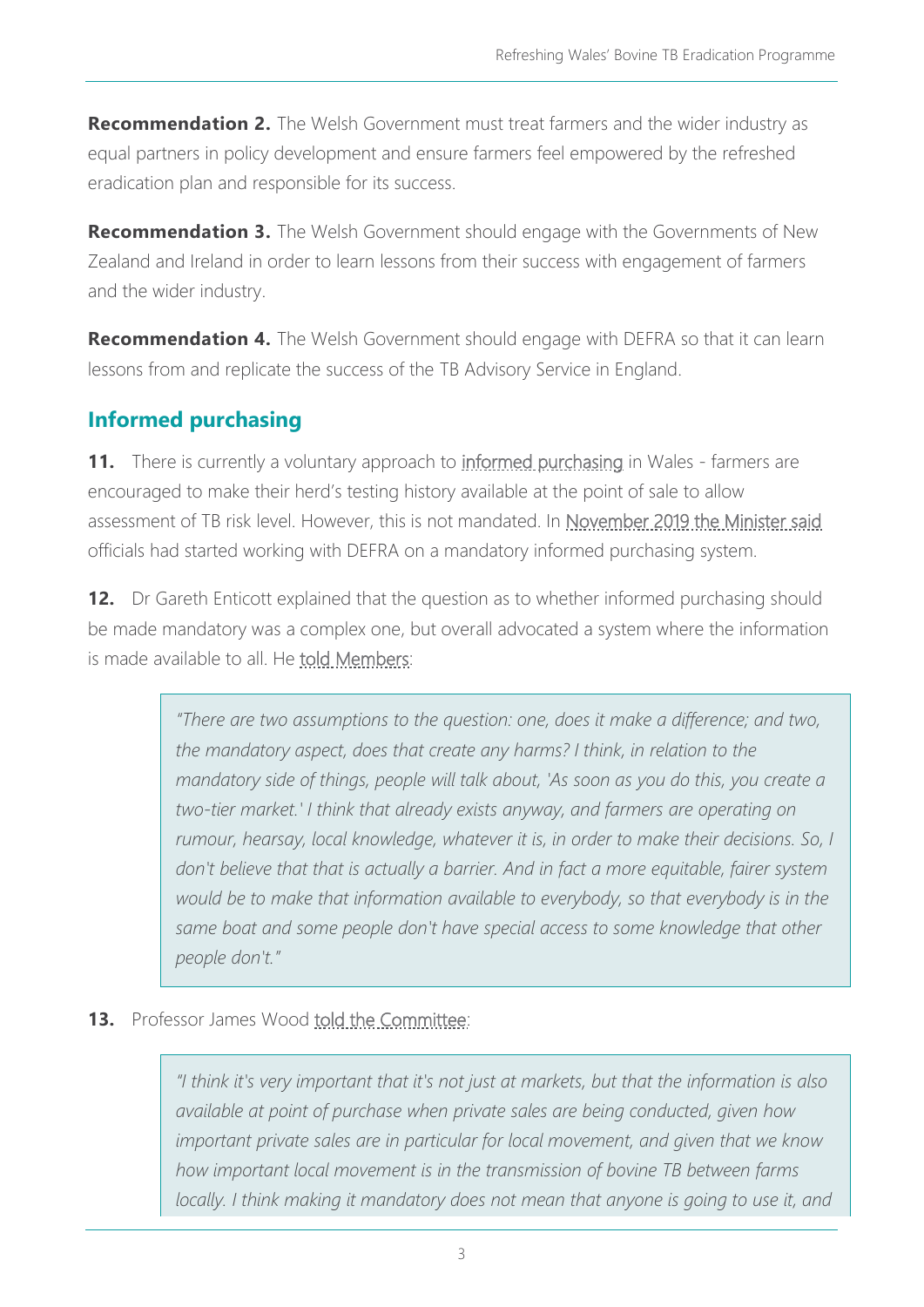*I think that's one of the greatest challenges in relation to that information. I don't know what the solution is there, but if it's not mandatory then it probably won't be available in most cases and therefore won't be useful."*

**14.** Professor Glyn Hewinson [added](https://record.assembly.wales/Committee/12807#C420995) *"I've come across cases while looking at the data where*  farmers have clearly been trying to do the right thing by buying animals from a low-risk area, but *actually it was a high-risk animal in a low-risk area because it's moved from. So, actually, having not just herd level but animal-level information would be helpful".* He went on to say *"in principle, free information to allow purchasing, I think, is a good thing, but that data needs to be made available rapidly."*

**15.** Conversely Roger Lewis **told Members** he was concerned about informed purchasing creating a two-tier system:

> *"Because if we have a situation at the point of sale where a lot of information is divulged to the buyer, they've got to make a decision, and it'll be risk based, and that's*  exactly why we're thinking, or Welsh Government is thinking, to bring it in. But the *reality is that, in virtually all cases, when animals get the point of sale, they do find a home. So, this is where we're coming from with regards to the two-tier market, that animals that are deemed as high risk will have a lower value. And then we've got to ask ourselves, I suppose, then: what have we achieved that day by having that information at the point of sale?"*

**16.** He also raised concerns about farms in high risk areas, particularly those who have a history of TB being penalised by the system when they are clear of bovine TB. He [told Members](https://record.assembly.wales/Committee/12807#C421080) that while the system might help a farm in a high prevalence area that has never had bovine TB, that it wouldn't help "*farms that have this disease embedded within their herd, and periodically might go clear of the disease. I think that could create real problems with selling animals."*

**17.** Roger [told Members](https://record.assembly.wales/Committee/12807#C421155) *"there is an appetite from a large number of buyers to have that information available. The key to it is that it is simple to access, it's accurate, and that farmers can make quite a quick decision".*

**18.** Elin Jenkins of FUW [warned that](https://record.assembly.wales/Committee/12807#C421087) unilateral introduction of informed purchasing could cause issues. She told Members *"There have also been comments made from our members in that informed purchasing, if it's not applied across the UK and if it's not applied, for instance, in English markets, people in Wales will be sending their animals to England to be sold because*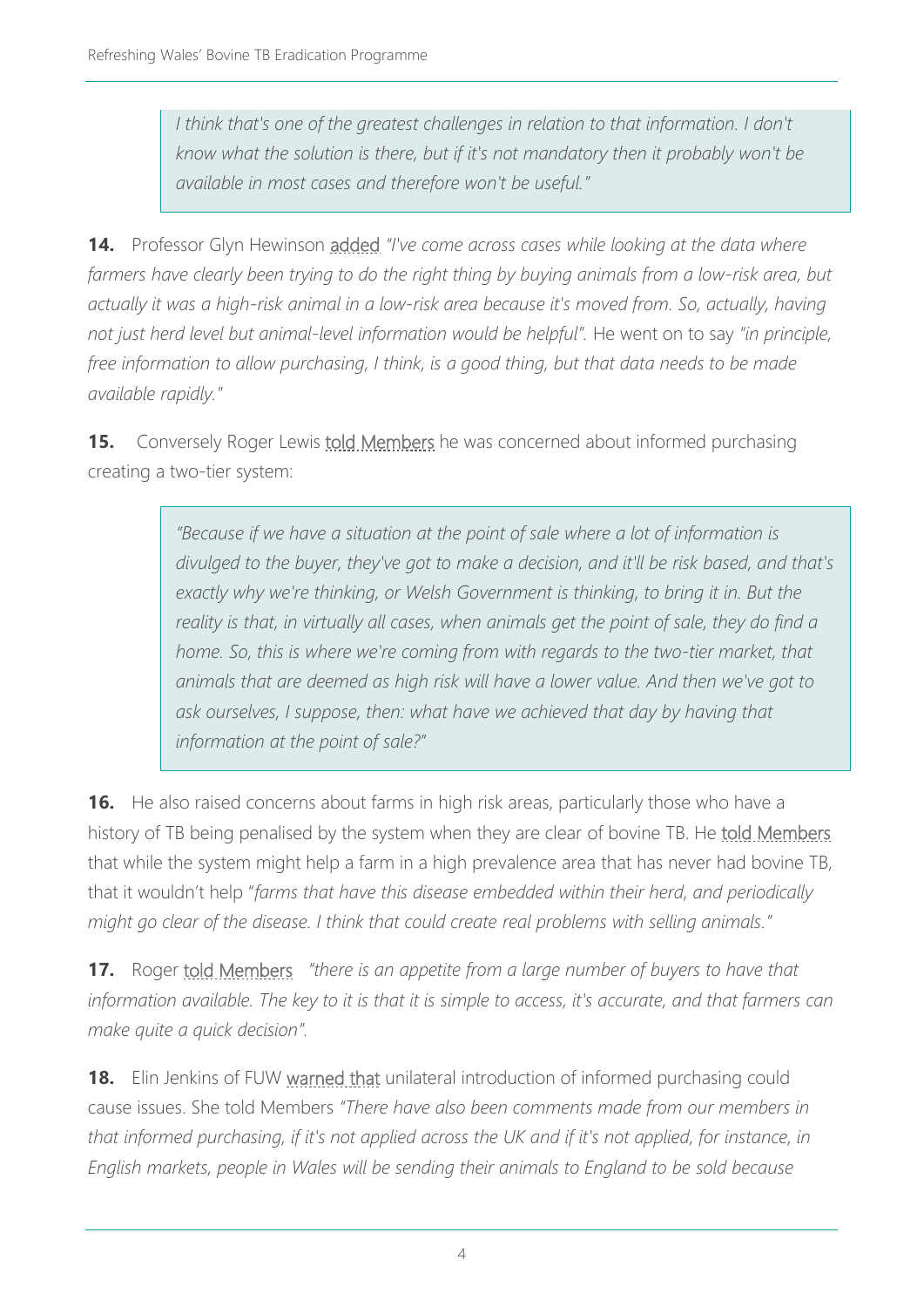*there won't be that necessary requirement for mandatory information shown at sale. So, that is risking our livestock markets in Wales."*

**19.** The Welsh Government is developing a multi-species database, EID Cymru, [which aims to](https://gov.wales/sites/default/files/consultations/2021-11/refreshed-tb-consultation-document.pdf)  [be](https://gov.wales/sites/default/files/consultations/2021-11/refreshed-tb-consultation-document.pdf) *"an effective multispecies traceability system which will assist in limiting the impact of a disease outbreak, improve data and continue to provide consumers with assurance of the provenance of their food."*

**20.** Professor Glyn Hewinson [told the Committee](https://record.assembly.wales/Committee/12807#C420990) he thought EID would be really key to help farmers understand the risk of specific animals – as opposed to the risk of the herd. However he cautioned that it *"will be really important if you are going to use this animal movement information and all the animal data from that—and I would suggest in a central hub—that the system speaks to all animals across the epidemiological unit, which is Great Britain. So, it is really important that EID Cymru speaks with the Livestock Information Programme work that's going on in England and the animal movements system in Scotland."*

**21.** Dr Gareth Enticott [also raised concerns](https://record.assembly.wales/Committee/12807#C421034) around a divergence of animal tracing systems. He told Members "disease knows no boundaries" and that currently *"we've got databases that work across England, Wales and Scotland, and we may end up with each country kind of going in slightly different directions and that just causing problems."*

**22.** Both of the farming unions were also supportive of the introduction of EID Cymru. However, they also had concerns around compatibility between the different UK administrations.

23. Roger Lewis [told Members:](https://record.assembly.wales/Committee/12807#C421156)

*"If we're moving away from BCMS [British Cattle Moving Service], which I found to be a very, very good portal, and if we're going to move to EID Cymru, I think the potential for this is huge, and not just as a database for the actual animals' ID and movement history et cetera, but for health statuses. And, obviously, TB falls into that. Infectious bovine rhinotracheitis, bovine viral diarrhoea and a lot of other diseases need to be, sort of, bolted on to this. And the key thing is that this software is set up at the start to be able to cope with all of this. All too often we have systems built that then we're told can't cope with this change or you've got to start from scratch. So, this is where we're coming from. EID Cymru must be compatible from day one with all this information. Even if it's actually not used on day one, it needs to have the ability to*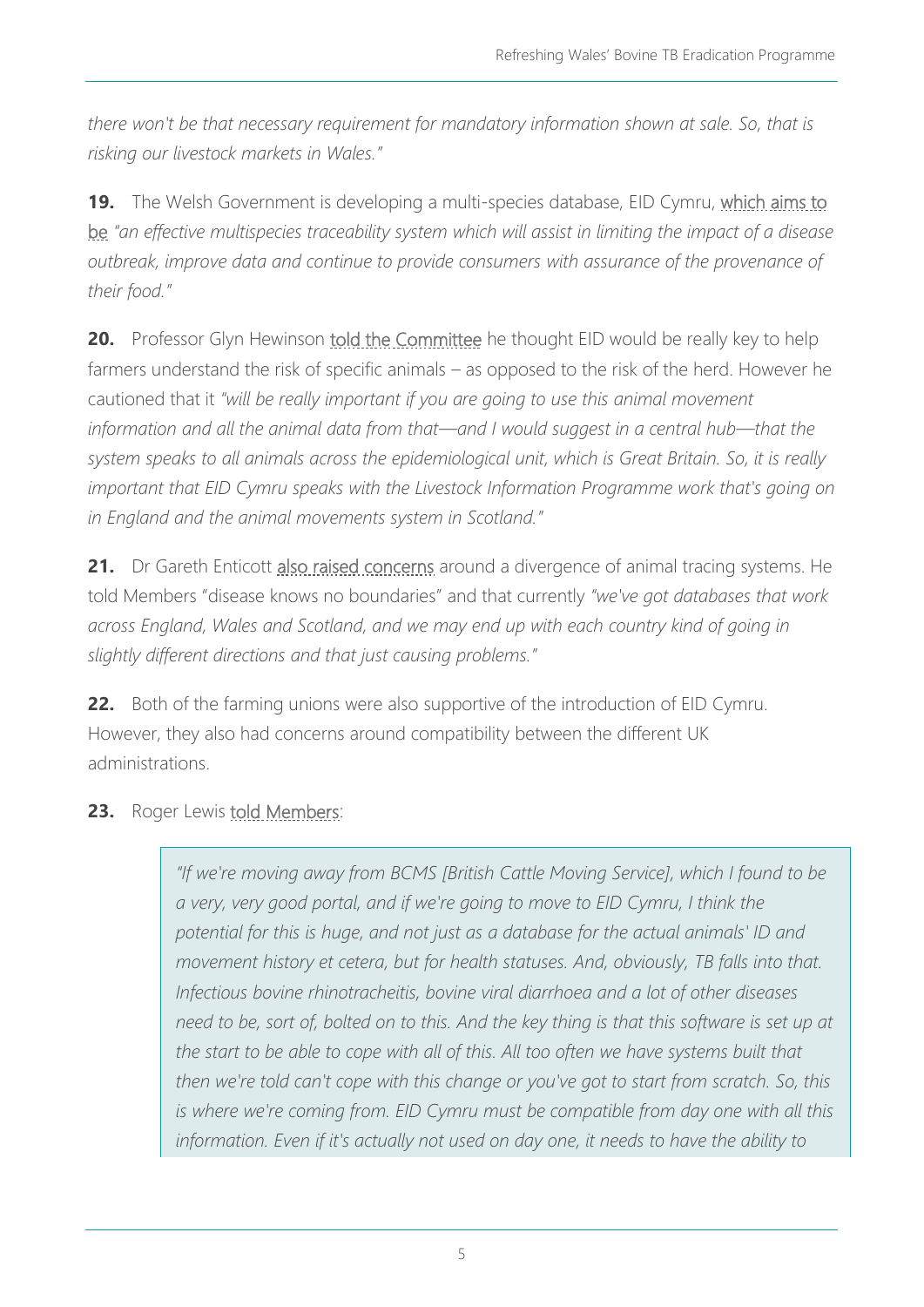*cope with this process. And yes, it is the obvious portal for this sort of information to come from."*

**24.** Elin Jenkins echoed the concerns around cross border compatibility. She [told Members](https://record.assembly.wales/Committee/12807#C421163) *"it's important that there's cross-border communication between the Welsh, the English, the Scottish and the Irish versions of EID Cymru".*

**25.** The Committee believes if Welsh Government introduces mandatory informed purchasing it must be done correctly to ensure it does not cause problems for farmers, particularly those in high bovine TB prevalence areas. As part of this Welsh Government must ensure high quality data is used when building the system to ensure the system is accurate, and the data must be available rapidly when needed. Given cross-border trade, Members are also concerned about unilateral introduction in Wales if the system is not introduced in England.

**26.** Members believe that EID Cymru could be a useful and powerful tool for farmers which will help them make informed decisions when purchasing animals. However Members are concerned about both the system's capacity and inter-operability with other systems across the UK. Members believe it is vital Welsh Government ensures EID Cymru is fit for purpose on day one and that it is inter-operable with the other systems across the UK.

**Recommendation 5.** If the Welsh Government introduces mandatory informed purchasing the system must be based on high quality accurate data which needs to be made available rapidly in a system that works.

**Recommendation 6.** If the Welsh Government introduces informed purchasing it should work with the UK Government to introduce compatible systems in Wales and England at the same time due to cross-border movement of animals.

**Recommendation 7.** The Welsh Government must ensure EID Cymru is accurate, can hold information on all relevant diseases and is compatible with systems used across the UK.

# **Testing**

**27.** Pre (PrMT) and Post (PoMT) Movement TB testing is used to help reduce disease spread through cattle movements. The Welsh Government states that it views PrMT and PoMT as essential measures and proposes expansion of the requirements. The Welsh Government says there is a *"strong case"* for increasing the sensitivity of PrMT, with the trade-off being a reduction in specificity – better identification of infected cattle but more false positives.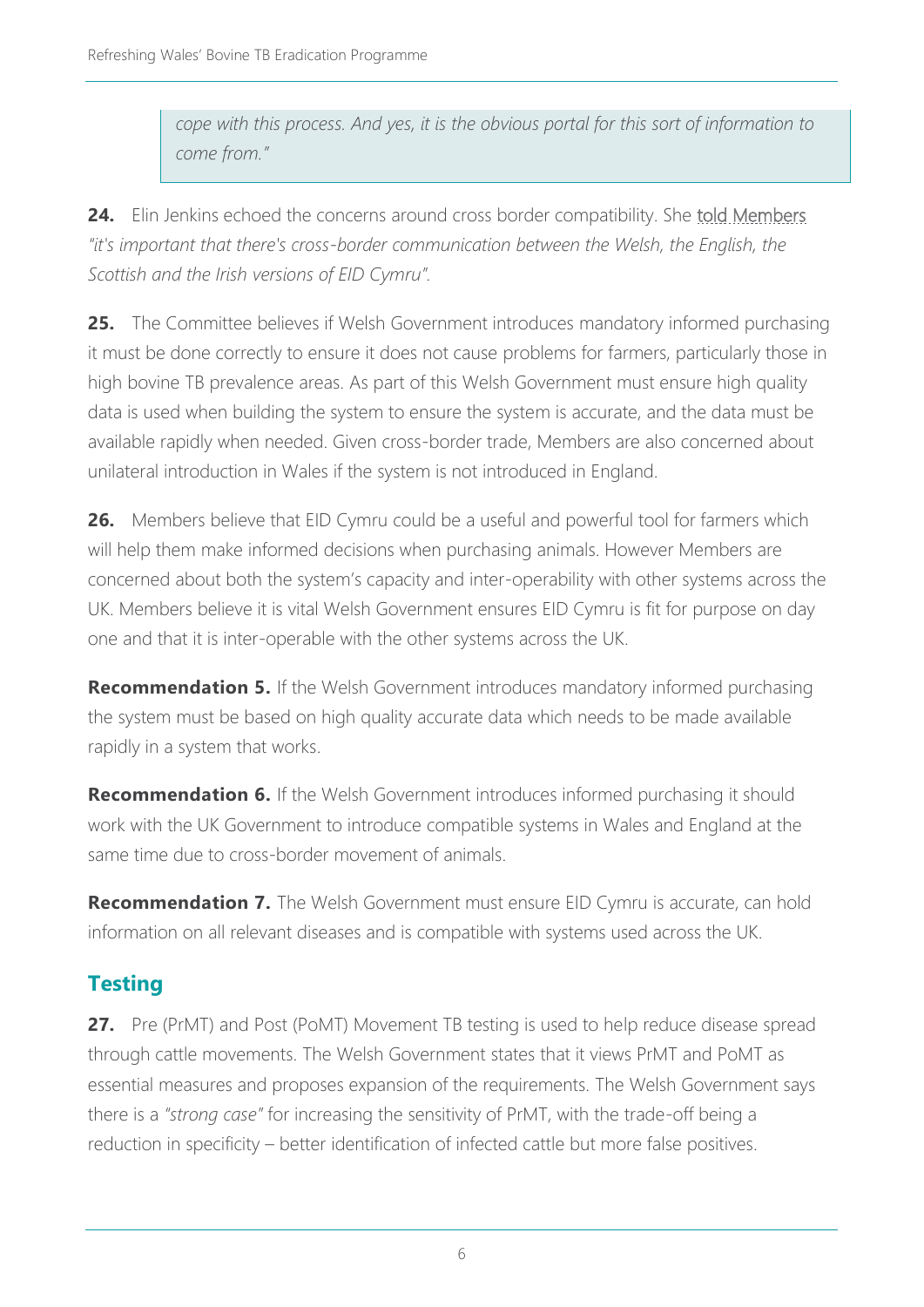**28.** Professor James Wood [told Members](https://record.assembly.wales/Committee/12807#C421021) "England and Wales use the least sensitive tests as screen tests of any countries in the world, and we are countries that have some of the greatest challenges with bovine TB—persistent challenges—and it's my view that the two points are related." [He went on to say:](https://record.assembly.wales/Committee/12807#C420987)

> "I think it's very important to recognise the key role that testing can play, and actually in the need that we have across Britain, not just in Wales, for increasing the sensitivity of testing, in particular when you have identified infection on herds or perhaps small clusters of infection."

**29.** The Committee heard that increasing testing would not have the ultimate impact of eradicating the disease if the right test is not used, and that there could be increased bureaucracy with little result. Elin Jenkins [cautioned Members](https://record.assembly.wales/Committee/12807#C421075) against the move to blanket use of gamma testing, a more sensitive test, as it will result in a *"3.5 per cent false positives in TB-free animals"* which would increase animals being removed from farms and increased compensation as a result. She added that she didn't *"think there's any evidence or scientific analysis or impact assessment that's been made on using the gamma test as a blanket in Wales, nor anywhere else, in an eradication programme across the world"*.

**30.** Both NFU Cymru and FUW raised concerns about the socio-economic impact of PoMT. Roger Lewis [told Members the NFU](https://record.assembly.wales/Committee/12807#C421061) *"firmly believe that it is absolutely vital that the pre- and post-movement structure is strong and robust. I think we're definitely behind the reintroduction of pre-movement testing in the low-incidence areas"* but that *"Post-movement testing is a little bit more of a divisive question when we look at it within the membership"* and that PoMT wasn't always practical.

**31.** Elin Jenkins *told the Committee FUW's members "did note the merits of pre- and postmovement testing"*. However they have concerns around the *"lack of real epidemiology evidence in supporting the need for this, and how effective or cost-effective it is, and how much influence these tests are going to have on eradicating TB in Wales, or at least keeping TB out of the lowincidence areas of Wales."*

**32.** Professor Glyn Hewinson [told the Committee](https://record.assembly.wales/Committee/12807#C421007) that there was a cost benefit issue to be balanced around false positive/negative results and that the long term benefit of disease reduction needs to be taken into account:

> *"there is absolutely an economic impact in terms of when you spread disease out of a herd and create new areas of infection. The cost-benefit analysis—and this comes to*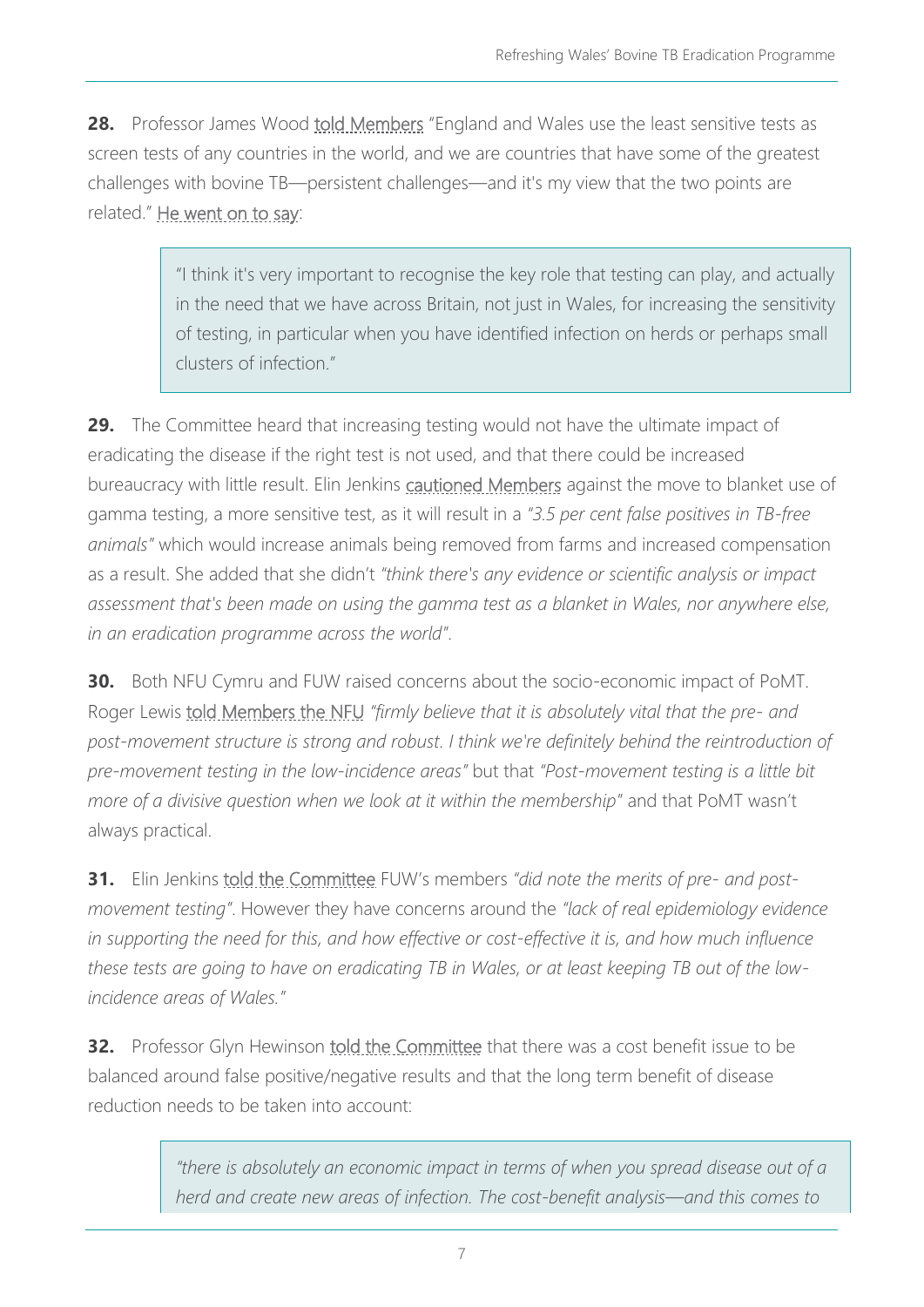*your question earlier about proportionality—is very difficult, so when people look at cost and benefit, they often just look at the cost, rather than the long-term benefit. Of course, stopping disease is very hard to monetarise, but, obviously, from a disease control perspective, you want to try and stop disease spreading out of a herd"*

**33.** Whilst in principle the Committee supports increasing pre and post movement testing and the sensitivity of tests used, Members are very concerned about the potential socio-economic impact. Before a final decision is made on increasing testing and the sensitivity of testing Welsh Government must undertake a full socio-economic impact of the moves.

**34.** Members believe the Welsh Government needs to understand the full, long-term impact of the testing regime, including the socio-economic impacts of more testing and the use of higher or lower sensitivity tests. Members hope undertaking this work will help the Welsh Government make an informed socio-economic decision, support affected farmers and in turn increase farmer 'buy in' to the new scheme.

**Recommendation 8.** The Welsh Government should undertake a detailed socio-economic impact assessment of any changes to the TB testing regime. The outcomes of this assessment should be shared with the Committee.

**Recommendation 9.** Whilst undertaking its impact assessments on testing the Welsh Government should look at the long term impact, including the ongoing need to compensate farmers for removed cattle into the future.

#### **Shortage of vets**

**35.** The UK is currently facing a [shortage of vets.](https://www.bva.co.uk/news-and-blog/news-article/uk-s-veterinary-workforce-crisis-deepens-as-eu-registrant-numbers-drop-by-over-two-thirds-since-brexit/) The shortage is not limited to TB testing, or the farming sector. The Committee heard concern that this is having a direct impact on farms and TB testing.

**36.** In its [written evidence](https://business.senedd.wales/documents/s124572/Evidence%20from%20Farmers%20Union%20Wales.pdf) the FUW stated that its *"members have previously received penalties due to a lack of veterinary personnel and resources"* they went on to say *that "extra resources must be in place prior to the introduction of any increased testing requirements".*

**37.** Members heard that the use of lay testers may be an option to create testing capacity. Professor Glyn Hewinson [told Members](https://record.assembly.wales/Committee/12807#C420980) "*The thing I think is worth looking into is the use of lay testers, which may help to support the increased testing that is being suggested. Some practices may welcome that, others may not, and it may be that you need a blended approach in Wales to using lay testers plus vets to do the TB testing, and that may be a way that you can expand the capacity that you have."* [Professor James Wood added:](https://record.assembly.wales/Committee/12807#C420980)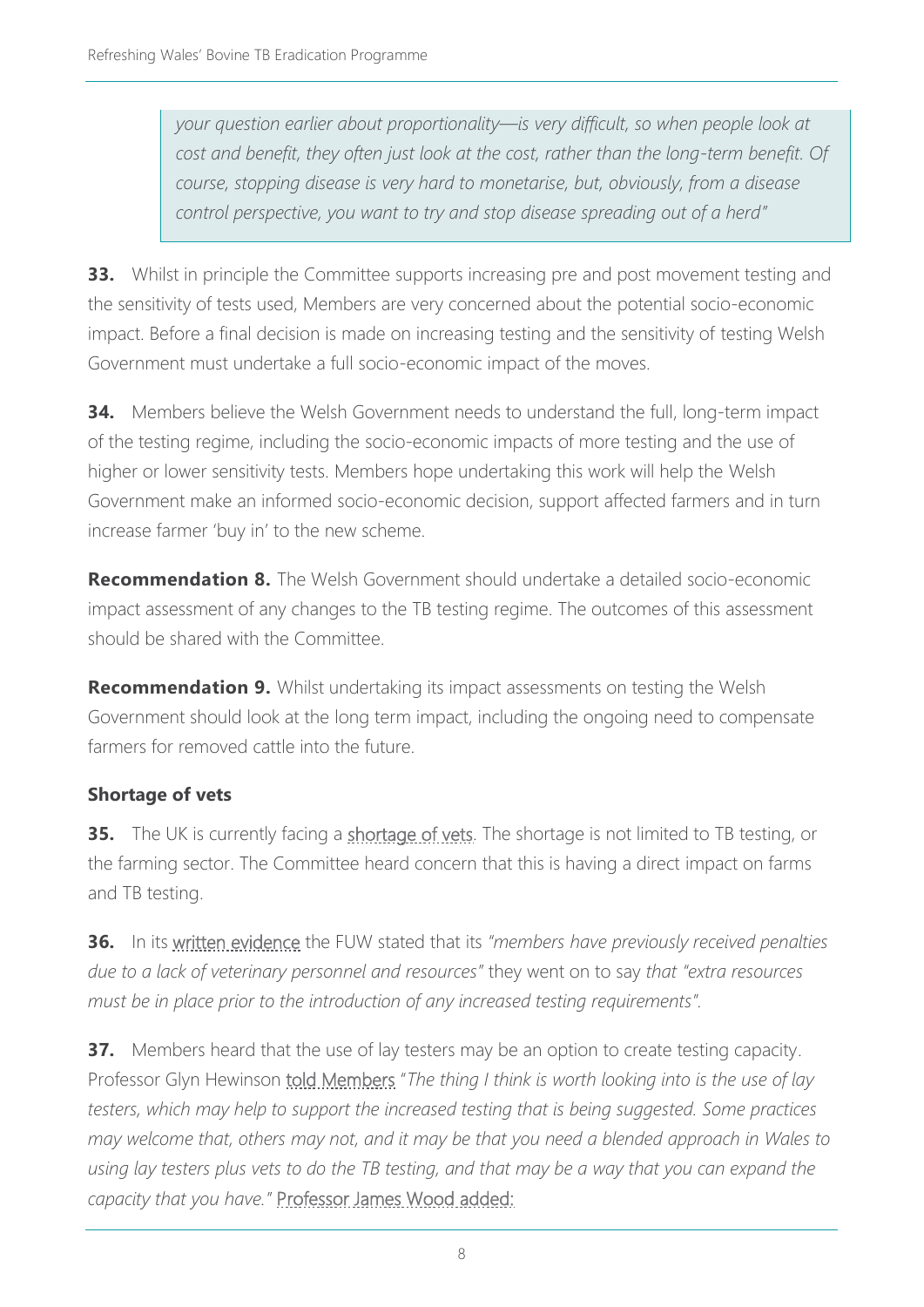"Lay testers have to work as part of a veterinary team and, indeed, there is real scope for faster introduction of greater numbers of lay testers. They don't require four, five or six years of veterinary training and registration, but they do need very specific and very careful training. I think there are real advantages to be explored with that" ... "I think, generally speaking, the lay testers are only able to do the skin testing and are typically not used for the collection of blood samples necessary for the gamma interferon test. So, greater use of that is going to be constrained by veterinary capacity and by the laboratory capacity needed to develop that as well."

**38.** Dr Gareth Enticott [explained](https://record.assembly.wales/Committee/12807#C420976) that *"TB testing is not an attractive job for vets."* He added the introduction of lay tests may help support retention of vets in mid and west Wales but also cautioned that not every veterinary practice may welcome the idea of lay testers.

**39.** Both the [NFU](https://record.assembly.wales/Committee/12807#C421064) and [FUW](https://record.assembly.wales/Committee/12807#C421078) support the use of lay testers. They both felt this could be used to free up farms' private vets to support farmers who are in TB breakdown. Elin Jenkins from the FUW said she felt farmers and the industry should be involved in choosing where any money made by using lay testers was spent.

**40.** Members were particularly concerned to hear that farmers have been penalised as a result of a lack of veterinary resources and feel this is a matter that needs urgent attention from Welsh Government. Members noted that all the witnesses they took evidence from supported the use of lay testers, and as such feel this is an avenue Welsh Government should explore as a priority. However they note both farmers and the veterinary practices will need to be engaged in the process of introduction – and a blended approach may be required to suit all needs.

**Recommendation 10.** Welsh Government should prioritise exploring the viability of introducing TB lay testers with the farming and veterinary industries.

# **Compensation**

**41.** The Welsh Government currently pays farmers [compensation based on the market rate](https://www.legislation.gov.uk/wsi/2010/1379/contents/made) for each animal slaughtered as a result of TB infection. Compensation for TB is a recurring area of overspend for the Welsh Government which the [consultation document](https://gov.wales/sites/default/files/consultations/2021-11/refreshed-tb-consultation-document.pdf) describes as *"unsustainable"*. The consultation sets out the following options to replace the existing system:

tabular valuation system where an average market price is used to calculate compensation;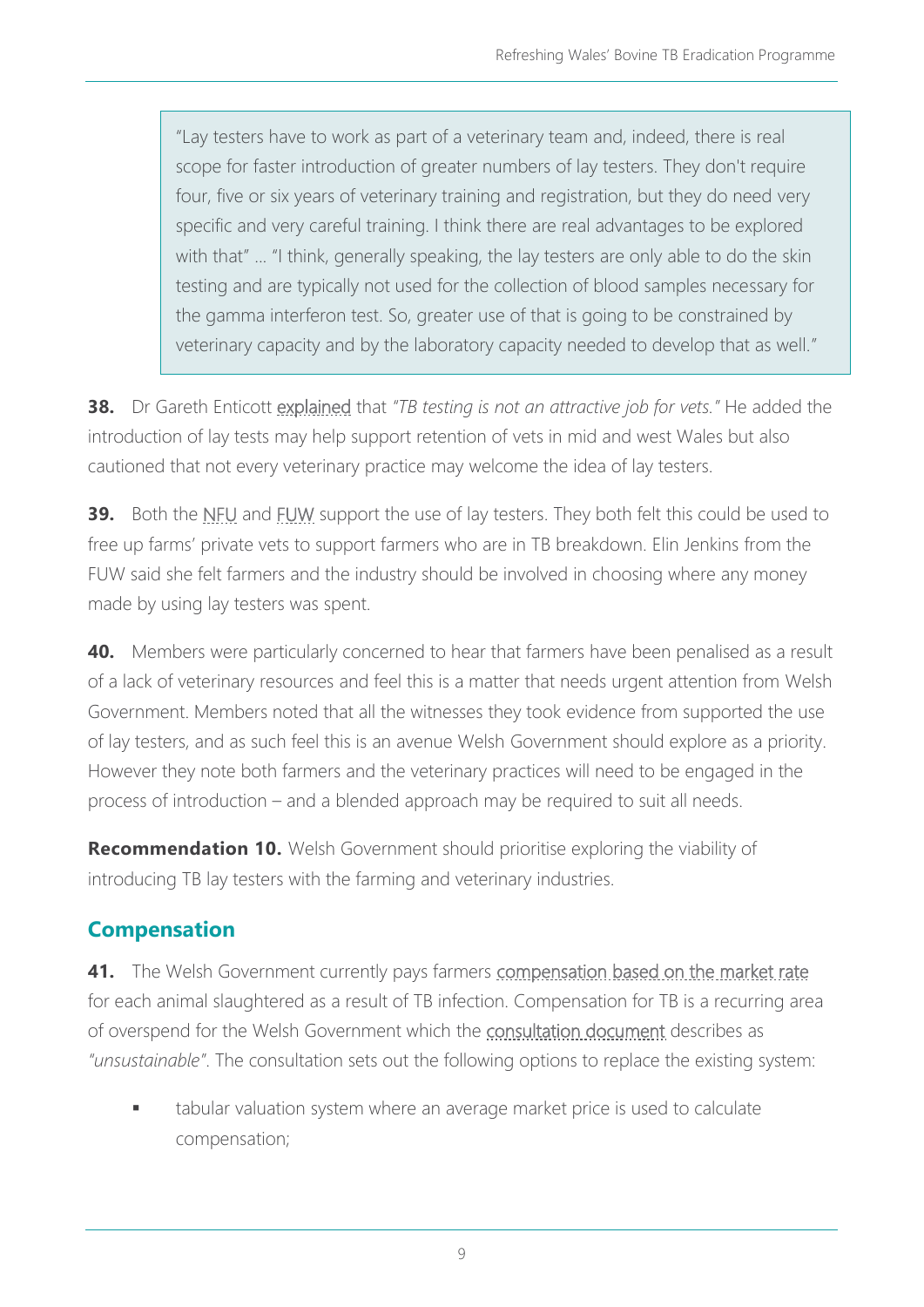- tabular valuation system with an increase to payment based on membership of an approved animal health accreditation scheme; or
- payments determined by an industry led independent group. An industry levy would partly fund TB payment costs.

**42.** The Committee heard strong opposition to the tubular system of compensation from both NFU Cymru and FUW. Roger Lewis had cattle isolating due to positive tests at the time he gave evidence and he took Members through the considerable financial and economic costs of that to him. He told Members:

> *"to move to a system that will overvalue, and undervalue—let's not forget that going forward, would be devastating for this industry. So, our preferred compensation payment regime is the one that is in place now, where a valuer, a trained professional, comes along and gives a value for that individual animal."*

**43.** Elin Jenkins expressed sympathy for Roger Lewis's situation and told the Committee *"The current valuation regime, which utilises an independent industry expert to produce valuations is far fairer than the proposed tabular system. But, having said this, as Mr Lewis alluded to, the current compensation system is far from perfect, with no compensation given for lost revenue, loss of milk production, loss of breeding lines, and so on."*

**44.** RSPCA Cymru said all three proposals for compensation were reasonable. They felt that the industry-led group option would be a way of "*giving farmers more control and encouraging communities to hold their own to account."* They also stated that the presence of a robust plan, and compliance with the plan should be a precondition to receiving state funded compensation.

**45.** Dr Gareth Enticott questioned the aim of changing compensation rates *"if the aim is to save money and make things quicker and simpler, then it may be perfect for that, but at the same time we're also talking about using compensation as a kind of incentive or a change in compensation values to disincentivise certain behaviours."* He felt *"it might be a better way, or more helpful way, of thinking about how compensation is used as to turn it around and how can compensation be used as a reward".* He also repeated his point that ensuring farmers feel part of the system and that the system is fair will be vital.

**46.** Professor Glyn Hewinson supported the call for using compensation as a reward. He told Members *"there's a sweet spot in terms of compensation that you need to hit, where you are not incentivising people to farm TB, but, equally, you are rewarding them sufficiently to comply with*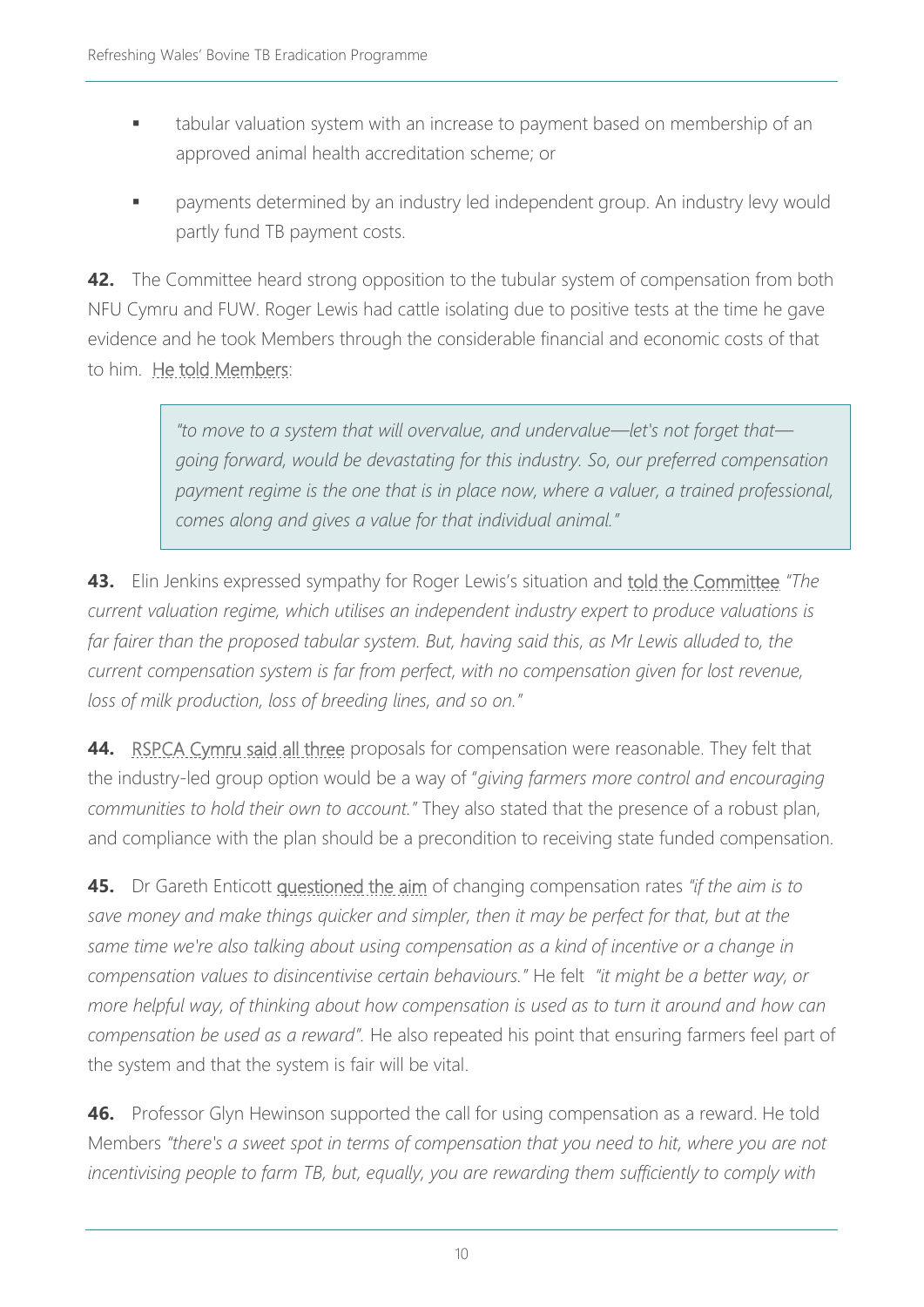*the disease control systems that are in place. And I think the evidence at the moment is that most farmers do comply with that."*

**47.** Members understand that the current compensation programme is expensive. The overall programme refresh must reduce the number of cattle that need to be culled and consequently bring this cost down. Members support the calls for using compensation payments as a reward for good farming practices within the system. Members also feel that gaining farmer buy-in to any new system will be vital to its success, in line with the Committee's views noted under the engagement section of this report.

**Recommendation 11.** The Welsh Government should use TB compensation payments to reward good farming practices.

**Recommendation 12.** If the Welsh Government choses to introduce a tabular compensation system, they must ensure that farmers rearing high value (e.g. pedigree) cattle are not treated unfairly and do not lose out.

## **Wildlife**

**48.** The Committee heard evidence around the lack of data on the role of wildlife in spreading TB. Roger Lewis told the Committee:

> *"We get the message from Welsh Government with regards to culling here in Wales, but what I struggle with, and I think the farmer who was depopulated the other day*  will struggle with, is that he potentially could restock his farm in a period of time, but *he doesn't know […]the level of disease that is out there within the wildlife. And the absolute minimum Welsh Government should be doing is finding a policy whereby we can establish the level of disease in the wildlife. The badger found dead survey is one way of doing it, but it is not comprehensive enough. And I think they're missing a trick here, because if you had a farm, a persistent breakdown farm, and you could prove to that farmer that, actually, the wildlife on his farm are clean, or have very low levels of TB, I think that the attitude of that farmer would change, because he would know that the actual problem is embedded within his herd, and the way he approaches future testing would change."*

**49.** Professor James Wood told the Committee the wildlife issue is *"often cited as, 'You can't possibly control the disease without dealing with the reservoir'"* but that the problem is not straightforward as we do not currently know how important badgers are for bovine TB transmission.